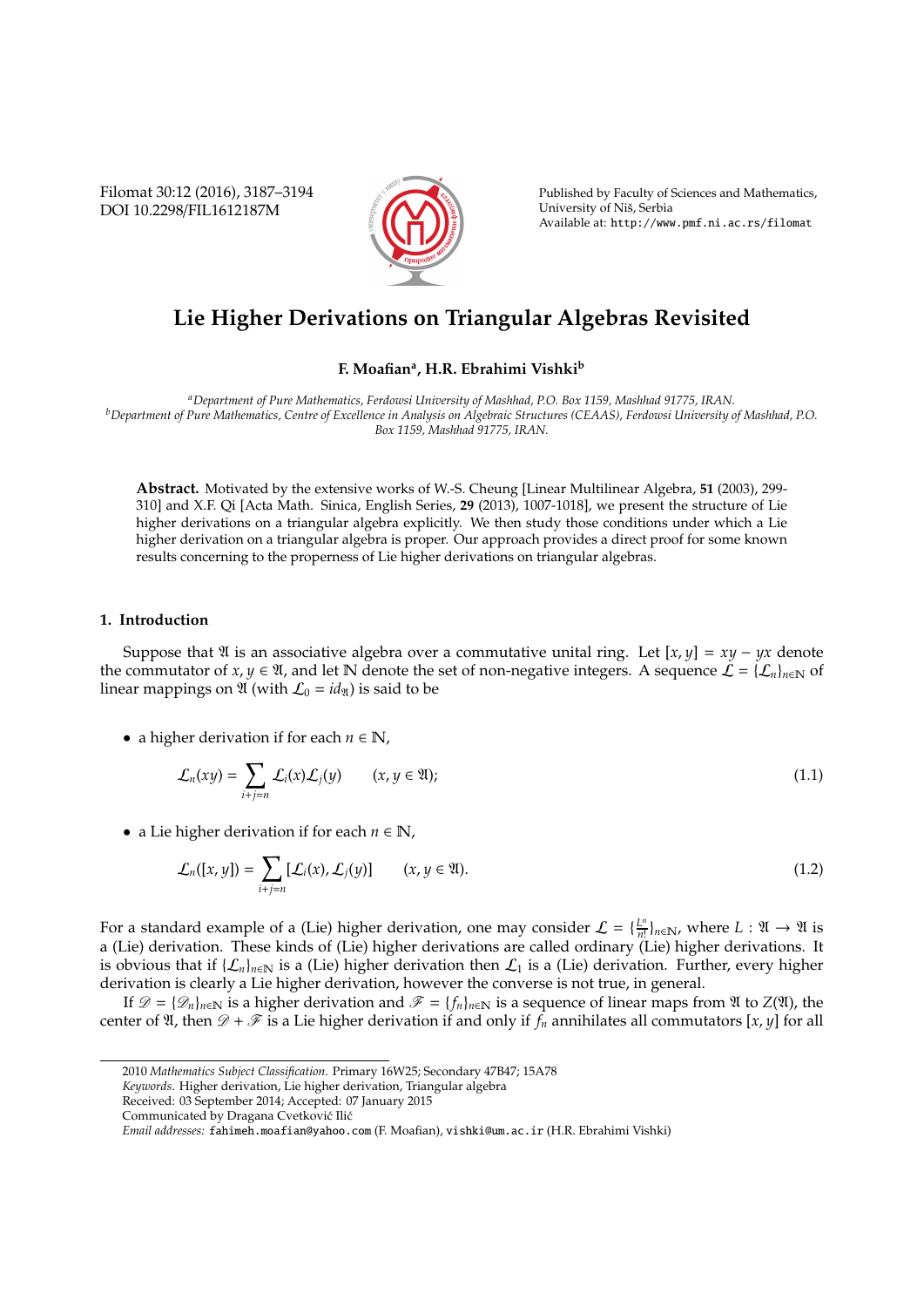*n* ∈ N and *x*, *y* ∈  $\mathfrak{A}$ . Lie higher derivations of the above form are called proper. The fundamental question in the realm of Lie higher derivations is that under what conditions a Lie higher derivation on an algebra is proper. Many authors have studied the question for various algebras; see for example [4–6, 8–14] and references therein.

One of the most studied algebra in this context is the triangular algebra  $\mathfrak{A} = \text{Tri}(\mathcal{A}, \mathcal{M}, \mathcal{B})$ , which was first introduced by Chase [1]. Let  $\mathscr A$  and  $\mathscr B$  be unital algebras and  $\mathscr M$  be a left  $\mathscr A$ -module and right B-module, then

$$
\operatorname{Tri}(\mathscr{A},\mathscr{M},\mathscr{B}) = \left\{ \begin{pmatrix} a & m \\ & b \end{pmatrix} : a \in \mathscr{A}, m \in \mathscr{M}, b \in \mathscr{B} \right\}
$$

is an algebra under the usual matrix operations, which is called a triangular algebra. Upper triangular matrix algebras, block upper triangular matrix algebras and nest algebras are standard examples of triangular algebras. Many properties of some mappings, such as automorphisms, derivations, Lie derivations and commuting mappings on a triangular algebra are explored in Cheung's dissertation [2]. Wei and Xiao [12] have examined innerness of higher derivations on triangular algebras. They have also discussed Jordan higher derivations and nonlinear Lie higher derivations on a triangular algebra in [13] and [14], respectively. Qi and Hou [11] showed that each Lie higher derivation on a nest algebra is proper. Li and Shen [5] and also Qi [10] have extended the main result of [11] for a triangular algebra by providing some sufficient conditions under which a Lie higher derivation on a triangular algebra is proper.

In this paper we characterize the construction of Lie higher derivations on a triangular algebra  $\mathfrak{A}$ . In this respect, we give the "higher" version of the constructions given by Cheung [3]. Then we study those conditions under which a Lie higher derivation on  $\mathfrak A$  is proper. In the first section our constructions are for a general  $\mathfrak{A} = \text{Tri}(\mathcal{A}, \mathcal{M}, \mathcal{B})$  without no restriction on  $\mathcal{M}$ . In the second section we have focused on the case when  $\mathcal M$  is faithful. We then apply our characterizations for recapturing the main results of [5], [10] and also [14].

### **2. The General Case**

For a triangular algebra  $\mathfrak{A} = \text{Tri}(\mathcal{A}, \mathcal{M}, \mathcal{B})$  it can be readily verified that

$$
Z(\mathfrak{A}) = \{a \oplus b = \begin{pmatrix} a & 0 \\ & b \end{pmatrix} | a \in Z(\mathscr{A}), b \in Z(\mathscr{B}), am = mb \text{ for all } m \in \mathscr{M}\}.
$$
 (2.1)

It follows that  $\pi_{\mathscr{A}}(Z(\mathfrak{A})) \subseteq Z(\mathscr{A})$  and  $\pi_{\mathscr{B}}(Z(\mathfrak{A})) \subseteq Z(\mathscr{B})$ , where  $\pi_{\mathscr{A}} : \mathfrak{A} \longrightarrow \mathscr{A}$  and  $\pi_{\mathscr{B}} : \mathfrak{A} \longrightarrow \mathscr{B}$  are the natural projections defined by  $\pi_{\mathscr{A}}$  : *a m b*  $\left(\begin{array}{cc} \rightarrow \rightarrow a \text{ and } \pi_{\mathscr{B}} : \begin{pmatrix} a & m \\ & b \end{pmatrix}\right)$ *b*  $\Big) \mapsto b$ , respectively. We also usually identify  $a \in \mathcal{A}$  with  $a \oplus 0 \in \mathfrak{A}$ . Similar identifications can be made for the other entries by  $b \mapsto 0 \oplus b$  and  $m \mapsto \begin{pmatrix} 0 & m \\ 0 & 0 \end{pmatrix}$  $\boldsymbol{0}$ ! .

We begin with the following result that describes the construction of a Lie higher derivation on  $\mathfrak{A}$  =  $Tri( A, M, B).$ 

**Theorem 2.1.** Let  $\mathcal{L} = \{\mathcal{L}_n\}_{n \in \mathbb{N}}$  be a sequence of linear maps on  $\mathfrak{A} = \text{Tri}(\mathcal{A}, \mathcal{M}, \mathcal{B})$ . Then  $\mathcal{L}$  is a Lie higher derivation *if and only if,* L*<sup>n</sup> can be presented in the form*

$$
\mathcal{L}_n\left(\begin{array}{cc}a & m \\ & b\end{array}\right)=\left(\begin{array}{cc}p_n(a)+h_n(b) & \sum_{i+j=n, i\neq n}\left((p_i(a)+h_i(b))m_j-m_j(q_i(b)+h'_i(a))\right)+S_n(m)\\ & q_n(b)+h'_n(a)\end{array}\right)
$$

 $\mathbb{Z}(\mathbb{Z})$  *where*  $\{m_j\}_{j\in\mathbb{N}}\subseteq\mathcal{M}$ , and for each  $n\in\mathbb{N}$ ,  $h'_n:\mathcal{A}\longrightarrow Z(\mathcal{B})$ ,  $h_n:\mathcal{B}\longrightarrow Z(\mathcal{A})$ ,  $S_n:\mathcal{M}\longrightarrow\mathcal{M}$  are linear maps *satisfying:*

(1)  $\{p_n\}_{n\in\mathbb{N}}$ ,  $\{q_n\}_{n\in\mathbb{N}}$  are Lie higher derivations on  $\mathscr A$ ,  $\mathscr B$ , respectively,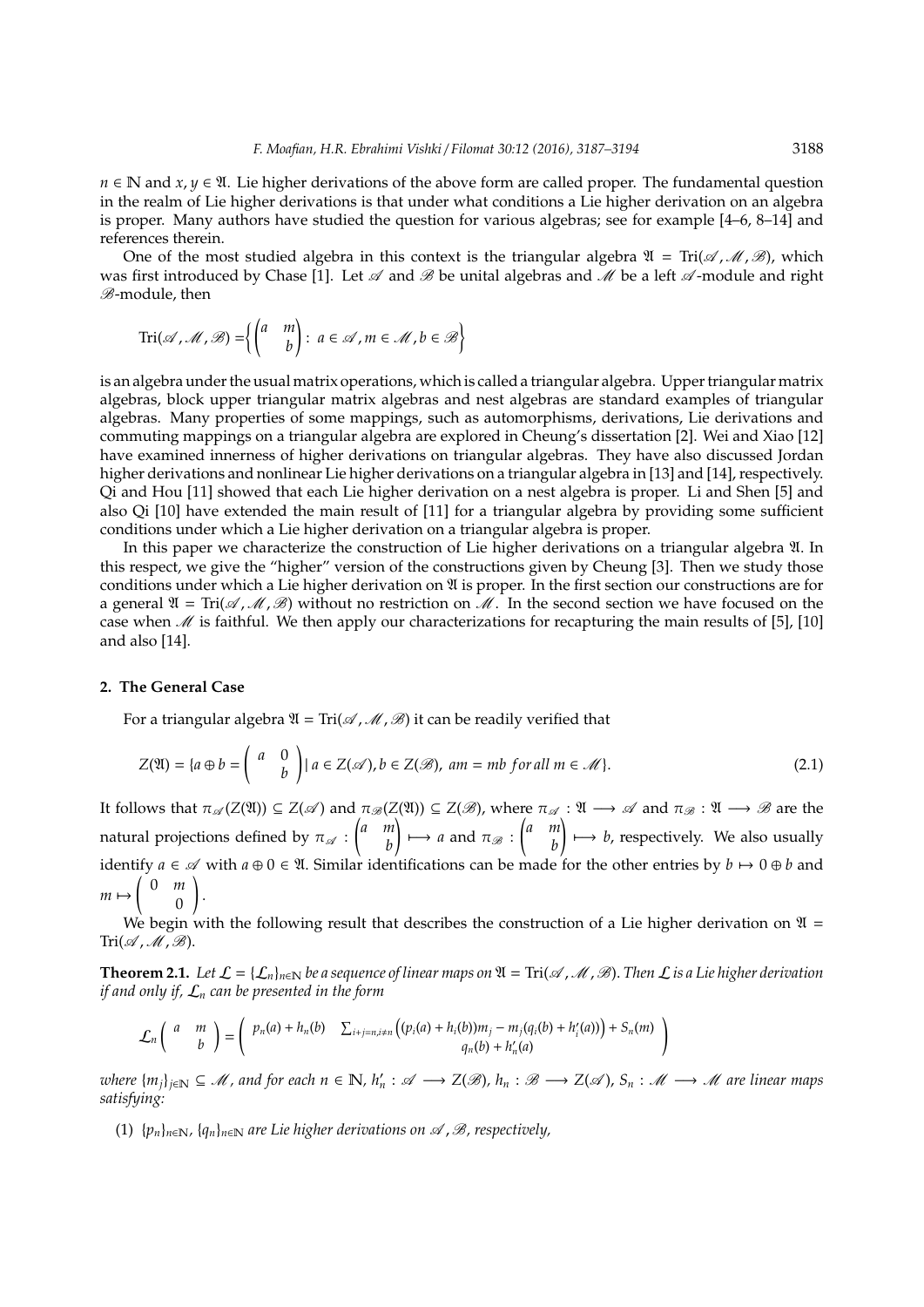(2)  $h'_n[a, a'] = 0$  and  $h_n[b, b'] = 0$  for all  $a, a' \in \mathcal{A}$ ,  $b, b' \in \mathcal{B}$ , and

(3) 
$$
S_n(am) = \sum_{i+j=n} \left( p_i(a)S_j(m) - S_j(m)h'_i(a) \right)
$$
 and  $S_n(mb) = \sum_{i+j=n} \left( S_j(m)q_i(b) - h_i(b)S_j(m) \right)$ , for all  $a \in \mathcal{A}$ ,  $b \in \mathcal{B}$ ,  $m \in \mathcal{M}$ .

*Proof.* We proceed the proof by induction on *n*. The case *n* = 1 follows from Cheung's result [3, Proposition 4]. Suppose that the conclusion is true for any integer less than *n*. Then  $\mathcal{L}_n$  has the presentation

$$
\mathcal{L}_n\left(\begin{array}{cc}a&m\\b\end{array}\right)=\left(\begin{array}{cc}\tp_n(a)+h_n(b)+k_n(m)&r_n(a)-r'_n(b)+S_n(m)\\q_n(b)+h'_n(a)+k'_n(m)\end{array}\right),\ (a\in\mathcal{A},b\in\mathcal{B},m\in\mathcal{M}),
$$

in which the maps appeared in the entries are linear. As for each  $n \in \mathbb{N}$ ,  $a \in \mathcal{A}$ ,

$$
0 = \mathcal{L}_{n}[(a \oplus 0), (1 \oplus 0)]
$$
  
\n
$$
= \sum_{i+j=n} [\mathcal{L}_{i}(a \oplus 0), \mathcal{L}_{j}(1 \oplus 0)]
$$
  
\n
$$
= \left[ \begin{pmatrix} p_{n}(a) & r_{n}(a) \\ h'_{n}(a) \end{pmatrix}, \begin{pmatrix} 1 & 0 \\ 0 \end{pmatrix} \right] + \left[ \begin{pmatrix} a & 0 \\ 0 \end{pmatrix}, \begin{pmatrix} p_{n}(1) & r_{n}(1) \\ h'_{n}(1) \end{pmatrix} \right]
$$
  
\n
$$
+ \sum_{i+j=n,i,j\neq n} \left[ \begin{pmatrix} p_{i}(a) & am_{i} \\ h'_{i}(a) \end{pmatrix}, \begin{pmatrix} p_{j}(1) & m_{j} \\ h'_{j}(1) \end{pmatrix} \right]
$$
  
\n
$$
= \left( \sum_{i+j=n} [p_{i}(a), p_{j}(1)] -r_{n}(a) + ar_{n}(1) + \sum_{i+j=n,i,j\neq n} p_{i}(a)m_{j} - m_{j}h'_{i}(a) \right).
$$

It follows that  $r_n(a) = \sum_{i+j=n, i \neq n} (p_i(a)m_j - m_jh'_i)$ *i* (*a*)). For each  $n \in \mathcal{M}$  we have  $k_n = 0$  and  $k'_n = 0$ , as

$$
\begin{pmatrix}\nk_n(m) & S_n(m) \\
k'_n(m)\n\end{pmatrix} = \mathcal{L}_n \begin{pmatrix}\n0 & m \\
0 & 0\n\end{pmatrix}
$$
\n
$$
= \mathcal{L}_n \begin{pmatrix}\n1 & 0 \\
0 & 0\n\end{pmatrix} \begin{pmatrix}\n0 & m \\
0 & 0\n\end{pmatrix} + \begin{pmatrix}\n1 & 0 \\
0 & 0\n\end{pmatrix} \mathcal{L}_n \begin{pmatrix}\n0 & m \\
0 & 0\n\end{pmatrix} + \sum_{i+j=n,i,j \neq} \left[\mathcal{L}_i \begin{pmatrix}\n1 & 0 \\
0 & 0\n\end{pmatrix}, \mathcal{L}_j \begin{pmatrix}\n0 & m \\
0 & 0\n\end{pmatrix}\right]
$$
\n
$$
= \begin{pmatrix}\n0 & * \\
0 & 0\n\end{pmatrix}.
$$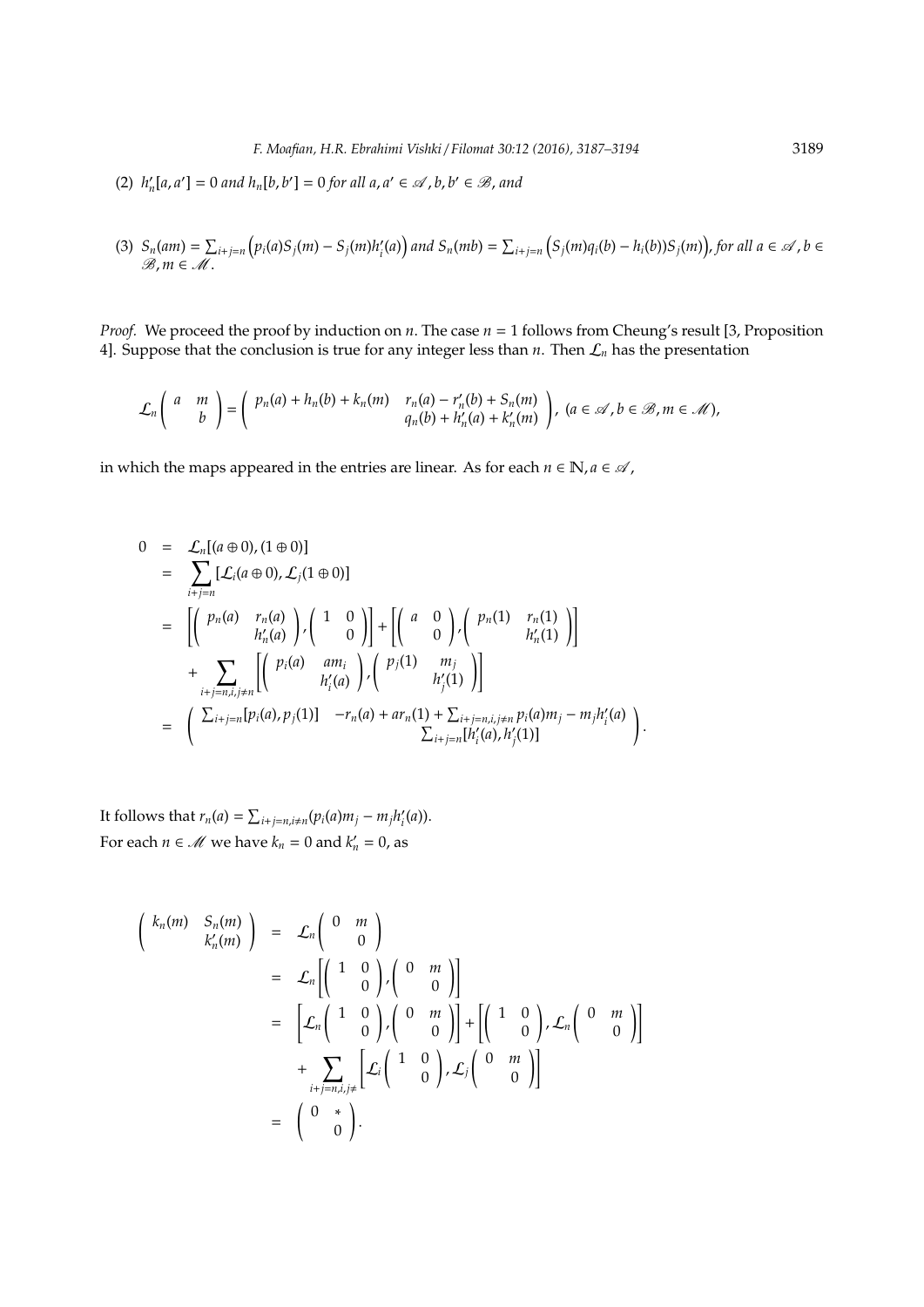Since for each  $n \in \mathbb{N}$ ,  $a, a' \in \mathcal{A}$ ,

$$
\begin{array}{rcl}\n\left(\begin{array}{cc} p_n[a,a'] & * \\ h'_n[a,a'] \end{array}\right) & = & \mathcal{L}_n([a \oplus 0,a' \oplus 0]) \\
& = & \left[\mathcal{L}_n(a \oplus 0), a' \oplus 0\right] + [a \oplus 0, \mathcal{L}_n(a' \oplus 0)] + \sum_{\substack{i+j=n, i, j\neq n}} [\mathcal{L}_i(a \oplus 0), \mathcal{L}_j(a' \oplus 0)] \\
& = & \left[\left(\begin{array}{cc} p_n(a) & * \\ 0 & h'_n(a) \end{array}\right), \left(\begin{array}{cc} a' & 0 \\ 0 & 0 \end{array}\right)\right] + \left[\left(\begin{array}{cc} a & 0 \\ 0 & 0 \end{array}\right), \left(\begin{array}{cc} p_n(a') & * \\ 0 & h'_n(a') \end{array}\right)\right] \\
& + & \sum_{\substack{i+j=n, i, j\neq n}} \left[\left(\begin{array}{cc} p_i(a) & * \\ 0 & h'_i(a) \end{array}\right), \left(\begin{array}{cc} p_j(a') & * \\ 0 & h'_j(a') \end{array}\right)\right] \\
& = & \left[\left(\begin{array}{cc} \sum_{i+j=n} [p_i(a), p_j(a')] & * \\ 0 & \sum_{i+j=n, i, j\neq n} [h'_i(a), h'_j(a')] \end{array}\right)\right].\n\end{array}
$$

By the hypothesis of induction,  $\sum_{i+j=n, i, j\neq n} [h'_i]$  $\binom{n}{i}$  $\mathcal{L}'_j(a^j) = 0$ , therefore  $h'_n[a, a^j] = 0$  and  $p_n[a, a^j] = \sum_{i+j=n} [p_i(a), p_j(a^j)].$ Since for each  $n \in \mathbb{N}, a \in \mathcal{A}$  ,  $m \in \mathcal{M}$  ,

$$
\begin{pmatrix}\n0 & S_n(am) \\
0 & 0\n\end{pmatrix} = \mathcal{L}_n \begin{pmatrix}\n0 & am \\
0 & 0\n\end{pmatrix} \\
= \mathcal{L}_n \begin{pmatrix}\n a & 0 \\
0 & 0\n\end{pmatrix}, \begin{pmatrix}\n0 & m \\
0 & 0\n\end{pmatrix} + \begin{pmatrix}\n a & 0 \\
0 & 0\n\end{pmatrix}, \mathcal{L}_n \begin{pmatrix}\n0 & m \\
0 & 0\n\end{pmatrix} \\
+ \sum_{i+j=n,i,j\neq n} \mathcal{L}_i \begin{pmatrix}\n a & 0 \\
0 & 0\n\end{pmatrix}, \mathcal{L}_j \begin{pmatrix}\n 0 & m \\
0 & 0\n\end{pmatrix} \\
= \begin{bmatrix}\n\begin{pmatrix}\np_n(a) & \sum_{i+j=n,i\neq n}(p_i(a)m_j - m_jh_i'(a)) \\
0 & h_n'(a)\n\end{pmatrix}, \begin{pmatrix}\n 0 & m \\
0 & 0\n\end{pmatrix}\n\end{pmatrix} \\
+ \begin{bmatrix}\n\begin{pmatrix}\na & 0 \\
0 & 0\n\end{pmatrix}, \begin{pmatrix}\n 0 & S_n(m) \\
0 & 0\n\end{pmatrix}\n\end{bmatrix} \\
+ \sum_{i+j=n,i,j\neq n} \begin{bmatrix}\np_i(a) & \sum_{s+t=i,s\neq i}(p_s(a)m_t - m_th_s'(a)) \\
h_i'(a) & h_i'(a)\n\end{bmatrix}, \begin{pmatrix}\n 0 & S_j(m) \\
0 & 0\n\end{pmatrix}\n\end{pmatrix}
$$
\n
$$
= \begin{pmatrix}\n\ast & \sum_{i+j=n,i\neq n}(p_i(a)S_j(m) - S_j(m)h_i'(a)) + aS_n(m)\n\end{pmatrix},
$$

we have

$$
S_n(am) = \sum_{i+j=n} (p_i(a)S_j(m) - S_j(m)h'_i(a)).
$$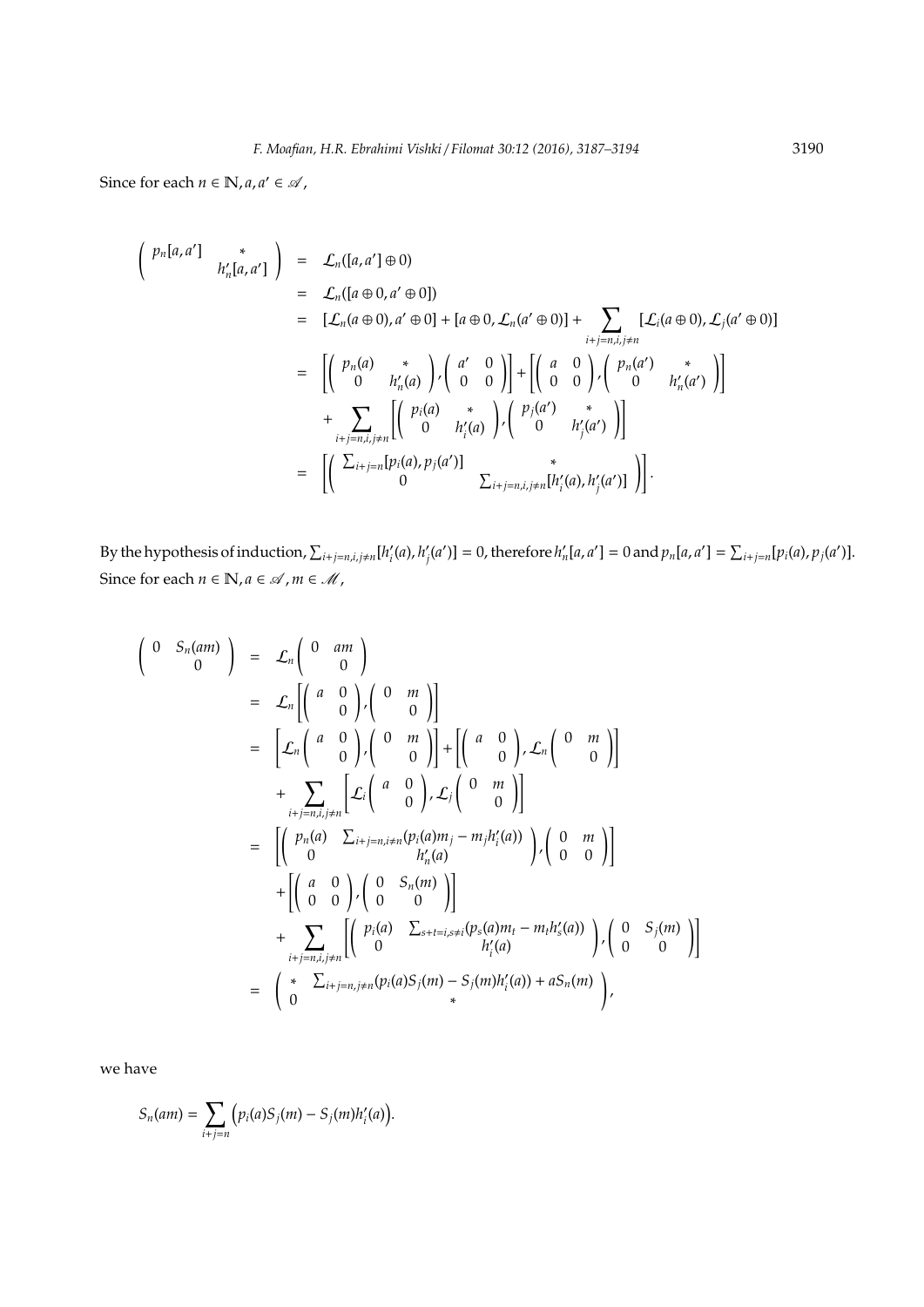From  $[(a \oplus 0), (0 \oplus b)] = 0$ , we get

$$
0 = \mathcal{L}_n[(a \oplus 0), (0 \oplus b)]
$$
  
\n
$$
= \left[ \begin{pmatrix} p_n(a) & * \\ h'_n(a) & \cdot \\ \cdot & h'_n(a) \end{pmatrix}, \begin{pmatrix} 0 & 0 \\ & b \end{pmatrix} \right] + \left[ \begin{pmatrix} a & 0 \\ 0 & \cdot \\ \cdot & h'_n(b) \end{pmatrix}, \begin{pmatrix} h_n(b) & * \\ h_n(b) & \cdot \\ \cdot & h'_n(b) \end{pmatrix} \right]
$$
  
\n
$$
= \left( \begin{pmatrix} a h_n(b) - h_n(b) a & * \\ h'_n(a) b - b h'_n(a) \end{pmatrix} \right).
$$

Again by the hypothesis,  $\sum_{i+j=n,i,j\neq n} [p_i(a), h_j(b)] = 0$  and  $\sum_{i+j=n,i,j\neq n} [h'_i]$  $I'_i(a), q_j(b)$ ] = 0 which imply  $[a, h_n(b)] = 0$ and  $[h'_n(a), b] = 0$  for all  $a \in \mathcal{A}$ ,  $b \in \mathcal{B}$ . Thus we have  $h'_n(\mathcal{A}) \subseteq Z(\mathcal{B})$  and  $h_n(\mathcal{B}) \subseteq Z(\mathcal{A})$ , as required. Similarly for each  $b \in \mathcal{B}$ ,  $n \in \mathbb{N}$ ,  $r'_n(b) = \sum_{i+j=n, i\neq n} (h_i(b)m_j - m_j q_i(b))$ . By a similar way one can prove the required assertions for  $\mathscr{B}$ .  $\square$ 

In the next result we present the construction of a higher derivation on  $\mathfrak{A} = \text{Tri}(\mathcal{A}, \mathcal{M}, \mathcal{B})$ .

**Theorem 2.2.** Let  $\{\mathscr{D}_n\}_{n\in\mathbb{N}}$  be a sequence of linear maps on  $\mathfrak{A} = \text{Tri}(\mathscr{A}, \mathscr{M}, \mathscr{B})$ . Then  $\{\mathscr{D}_n\}_{n\in\mathbb{N}}$  is a higher derivation *if and only if*  $\mathcal{D}_n$  *can be written as* 

$$
\mathscr{D}_n\left(\begin{array}{cc}a&m\\b\end{array}\right)=\left(\begin{array}{cc}\mathcal{P}_n(a)&\sum_{i+j=n,i\neq n}\left(\mathcal{P}_i(a)m_j-m_jq_i(b)\right)+S_n(m)\\q_n(b)\end{array}\right)
$$

*where*  ${m_i}_{i \in \mathbb{N}}$  ⊆ *M*, and for each  $n \in \mathbb{N}$ ,  $p_n : \mathcal{A} \longrightarrow \mathcal{A}$ ,  $q_n : \mathcal{B} \longrightarrow \mathcal{B}$ ,  $S_n : \mathcal{M} \longrightarrow \mathcal{M}$  are linear maps satisfying:

- (1)  $\{p_n\}_{n\in\mathbb{N}}$ ,  $\{q_n\}_{n\in\mathbb{N}}$  are higher derivations on  $\mathscr A$ ,  $\mathscr B$ , respectively, and
- (2)  $S_n(am) = \sum_{i+j=n} p_i(a)S_j(m)$  and  $S_n(mb) = \sum_{i+j=n} S_j(m)p_i(b)$ , for all  $a \in \mathcal{A}$ ,  $b \in \mathcal{B}$ ,  $m \in \mathcal{M}$ .

*Proof.* As every higher derivations is a Lie higher derivation,  $\mathcal{L}_n$  has the presentation as in Theorem 2.1. Following the proof of Theorem 2.1, that  $\{p_n\}_{n\in\mathbb{N}}$  is a higher derivation follows from the fact that for every  $a, a' \in \mathscr{A}$ ,  $(a \oplus 0)(a' \oplus 0) = (aa' \oplus 0)$ . Further, the equality  $(a \oplus 0)(1 \oplus 0) = (a \oplus 0)$ , implies that  $h'_n = 0$ . A similar argument prove that  ${q_n}_{n \in \mathbb{N}}$  is a higher derivation and  $h_n = 0$ , as required.  $\Box$ 

We are ready to present the main result of the paper which gives a necessary and sufficient condition for properness of a Lie higher derivation on  $\mathfrak{A} = \text{Tri}(\mathcal{A}, \mathcal{M}, \mathcal{B})$ .

**Theorem 2.3.** *A Lie higher derivation*  $\mathcal{L} = \{ \mathcal{L}_n \}_{n \in \mathbb{N}}$  *on*  $\mathfrak{A} = \text{Tri}(\mathcal{A}, \mathcal{M}, \mathcal{B})$  *with the presentation (as given in*) *Theorem 2.1)*

$$
\mathcal{L}_n\left(\begin{array}{cc}a&m\\b\end{array}\right)=\left(\begin{array}{cc}p_n(a)+h_n(b)&\sum_{i+j=n,i\neq n}\left(p_i(a)+h_i(b)\right)m_j-m_j\left(q_i(b)+h'_i(a)\right)+S_n(m)\\q_n(b)+h'_n(a)\end{array}\right)
$$

*is proper if and only if there exist two sequences*  $\{l_n\}_{n\in\mathbb{N}}:\mathscr{A}\longrightarrow Z(\mathscr{A})$  *and*  $\{l'_n\}_{n\in\mathbb{N}}:\mathscr{B}\longrightarrow Z(\mathscr{B})$  *of linear maps such that*

- (1)  ${p_n l_n}_{n \in \mathbb{N}}$  and  ${q_n l'_n}_{n \in \mathbb{N}}$  are higher derivations on *△* and *B*, respectively,
- (2)  $l_n([a, a']) = 0$  and  $l'_n([b, b']) = 0$  for all  $n \in \mathbb{N}, a, a' \in \mathcal{A}, b, b' \in \mathcal{B},$  and
- (3)  $l_n(a)m = mh'_n(a)$  and  $h_n(b)m = ml'_n(b)$ , for all  $n \in \mathbb{N}, a \in \mathcal{A}, b \in \mathcal{B}, m \in \mathcal{M}$ .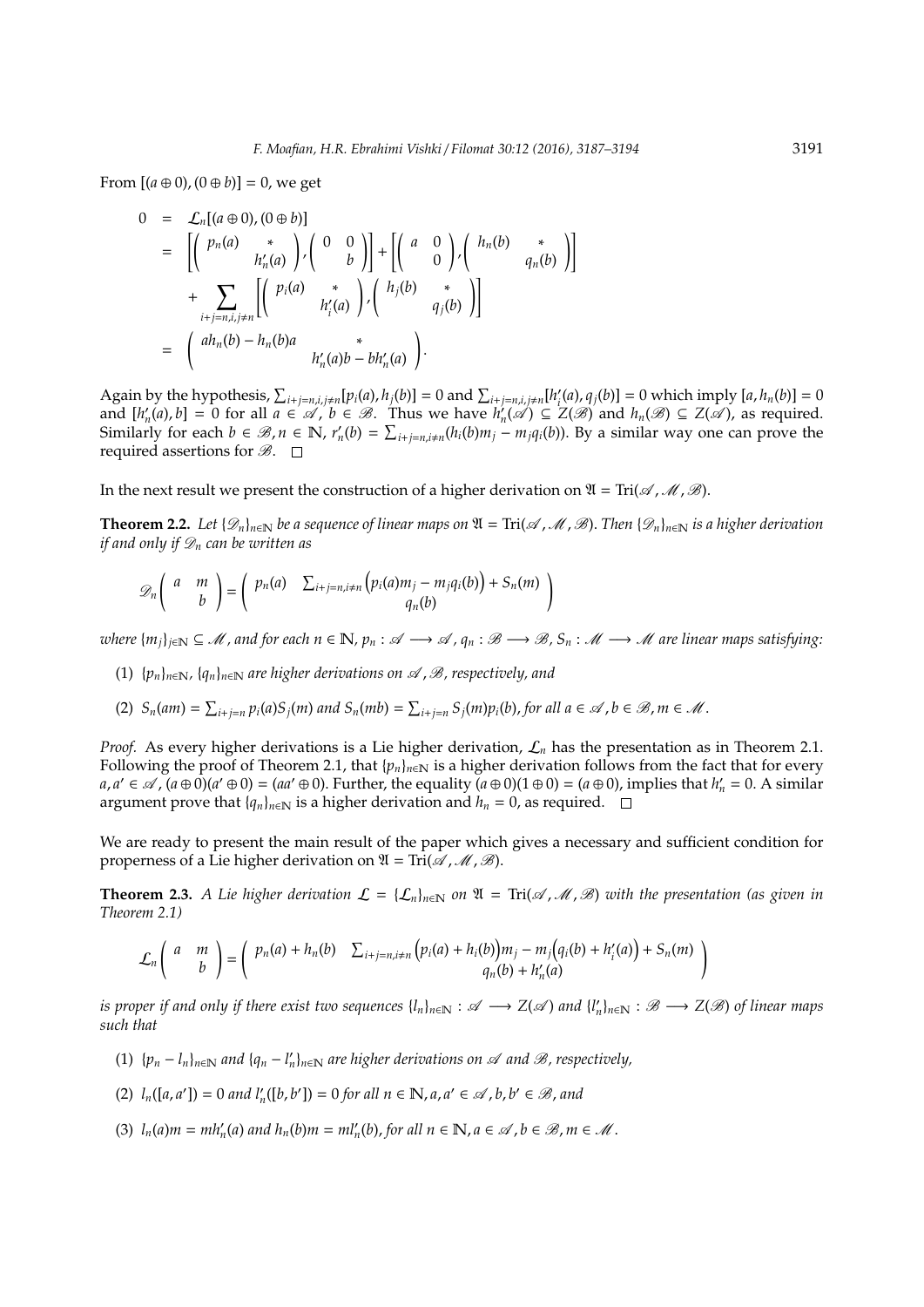*Proof.* To prove "if" part, if we set

$$
\mathcal{D}_n\left(\begin{array}{cc}a & m \\ & b\end{array}\right)=\left(\begin{array}{cc}p_n(a)-l_n(a) & \sum_{i+j=n,i\neq n}\left((p_i(a)-l_i(a))m_j-m_j(q_i(b)-l'_i(b))\right)+S_n(m)\\ & q_n(b)-l'_n(b)\end{array}\right)
$$

and

$$
f_n\left(\begin{array}{cc}a&m\\b\end{array}\right)=\left(\begin{array}{cc}l_n(a)+h_n(b)&0\\&l'_n(b)+h'_n(a)\end{array}\right).
$$

Theorem 2.2 confirms that  $\mathscr{D} = {\mathscr{D}_n}_{n \in \mathbb{N}}$  is a higher derivation and a direct verification reveals that  $\mathscr{F} =$ {*f<sub>n</sub>*}<sub>*n*∈N</sub> satisfies the required properties. Clearly  $\mathcal{L} = \mathcal{D} + \mathcal{F}$ , so  $\mathcal{L}$  is proper.

For the converse, suppose that L is proper i.e.  $\mathcal{L} = \mathcal{D} + \mathcal{F}$  for some sequence of center valued mapping  $\mathscr{F} = \{f_n\}_{n \in \mathbb{N}} : \mathfrak{A} \longrightarrow Z(\mathfrak{A})$  that vanishing at commutators, and a higher derivation  $\mathscr{D} : \mathfrak{A} \longrightarrow \mathfrak{A}$ . According to (2.1), we may assume that

$$
f_n\left(\begin{array}{cc}a&m\\b\end{array}\right)=\left(\begin{array}{cc}l_n(a)+k_n(b)&0\\0&k'_n(a)+l'_n(b)\end{array}\right).
$$

By Theorem 2.2,  $\mathscr{D}$  can be written as

$$
\mathscr{D}_n\left(\begin{array}{cc}a&m\\b\end{array}\right)=\left(\begin{array}{cc}p'_n(a)&\sum_{i+j=n,i\neq n}\left(p'_i(a)m_j-m_jq'_i(b)\right)+S_n(m)\\q'_n(b)\end{array}\right).
$$

Now, from Theorem 2.1 we have  $p_n(a) + h_n(b) = p'_n(a) + l_n(a) + k_n(b)$ , for all  $a \in \mathcal{A}$ ,  $b \in \mathcal{B}$  and  $n \in \mathbb{N}$ . Set  $a = 0$  in the last equation hence  $h_n(b) = k_n(b)$ , again set  $b = 0$ , thus  $p_n(a) - l_n(a) = p'_n(a)$ , i.e  $\{p_n - l_n\}_{n \in \mathbb{N}}$  is a higher derivation on  $\mathscr A$ . That  $l_n([a,a']) = 0$ ,  $l_n(a)m = mh'_n(a)$  follows from the properties of  $Z(\mathfrak A)$ . The other statements can be derived similarly.  $\square$ 

With the notation as in Theorem 2.1, suppose that  $\{p_n = p'_n + l_n\}_{n \in \mathbb{N}}$ , where  $\{p'_n\}_{n \in \mathbb{N}}$  is a higher derivation on  $\mathscr A$  and {*l*<sub>*n*</sub>}<sub>*n*∈N</sub> :  $\mathscr A$  →  $Z(\mathscr A)$  annihilates the commutators. Mimic the methods of Cheung [3], we define a powerful subset  $V_\mathscr{A}$  of  $\mathscr{A}$  by

$$
\mathcal{V}_{\mathscr{A}} = \bigcap_{n \in \mathbb{N}} \{a \in \mathscr{A} : l_n(a)m = mh'_n(a) \text{ for all } m \in \mathscr{M}\}.
$$

With some modifications in the proof of [3, Proposition 10], using an induction process, it can be shown that  $V_{\mathscr{A}}$  is a subalgebra of  $\mathscr A$  containing all commutators and idempotents. For more details on the properties of  $V_{\mathscr{A}}$  and its relation to what was introduced by Cheung [3] see [7].

It can also be readily verified that

$$
\mathcal{V}_{\mathscr{A}} \subseteq \bigcap_{n \in \mathbb{N}} \{a \in \mathscr{A} : h'_n(a) \in \pi_{\mathscr{B}}(Z(\mathfrak{A}))\}.
$$
\n(2.2)

We denote by  $W_{\mathscr{A}}$  the smallest subalgebra of  $\mathscr A$  contains all commutators and idempotents. Trivially  $W_\mathscr{A} \subseteq \mathcal{V}_\mathscr{A}$  and if  $W_\mathscr{A} = \mathscr{A}$  then for each  $n \in \mathbb{N}$ ,  $h'_n(\mathscr{A}) \subseteq \pi_\mathscr{B}(Z(\mathfrak{A}))$ , consequently  $\pi_\mathscr{B}(\mathcal{L}(\mathscr{A})) \subseteq \pi_\mathscr{B}(Z(\mathfrak{A}))$ .

As an immediate consequence of the above theorem, we have the next corollary providing some necessary conditions for the properness of Lie higher derivations on  $\mathfrak{A} = \text{Tri}(\mathcal{A}, \mathcal{M}, \mathcal{B})$ .

**Corollary 2.4.** Let  $\mathcal{L} = \{\mathcal{L}_n\}_{n\in\mathbb{N}}$  be a Lie higher derivation on  $\mathfrak{A} = \text{Tri}(\mathcal{A}, \mathcal{M}, \mathcal{B})$  and  $\{p_n\}_{n\in\mathbb{N}}$  and  $\{q_n\}_{n\in\mathbb{N}}$  as given *in Theorem 2.1. If* L *is proper then*

- (i) *The Lie higher derivations*  $\{p_n\}_{n\in\mathbb{N}}$  *and*  $\{q_n\}_{n\in\mathbb{N}}$  *are proper on*  $\mathcal A$ ,  $\mathcal B$ , respectively.
- (ii)  $V_{\mathscr{A}} = \mathscr{A}$  and  $V_{\mathscr{B}} = \mathscr{B}$ .

,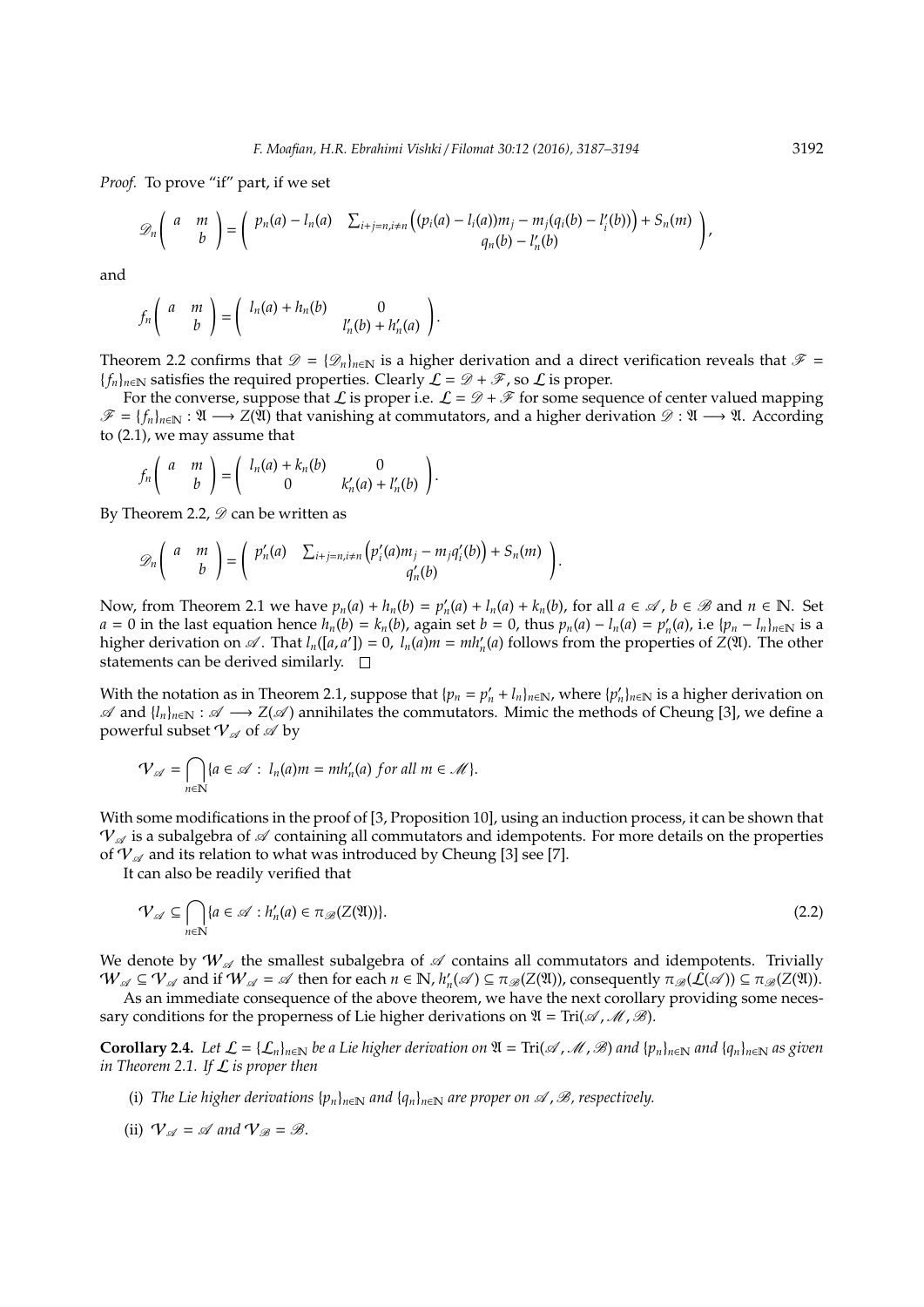As another consequence of Theorem 2.1 we have the next result providing some sufficient conditions for a Lie higher derivation on  $\mathfrak{A} = \text{Tri}(\mathcal{A}, \mathcal{M}, \mathcal{B})$  to be proper.

**Corollary 2.5.** *Every Lie higher derivation on*  $\mathfrak{A} = \text{Tri}(\mathcal{A}, \mathcal{M}, \mathcal{B})$  *is proper if the following conditions are satisfied:* 

- (i) *Every Lie higher derivation on*  $\mathscr A$  *and*  $\mathscr B$  *are proper.*
- (ii)  $W_{\mathscr{A}} = \mathscr{A}$  and  $W_{\mathscr{B}} = \mathscr{B}$ .

In [3, Example 8] Cheung presented an improper Lie derivation *L* on certain triangular algebra  $\mathfrak{A}$  =  $Tri(\mathscr{A},\mathscr{M},\mathscr{B})$  such that  $\mathscr{A}$  and  $\mathscr{B}$  do not have improper Lie derivations. It induces the ordinary Lie higher derivation  $\mathcal{L} = \{\frac{L^n}{n!} \}$  $L^{\frac{n}{n!}}$ ,  $\bigcap_{n\in\mathbb{N}}$  on  $\mathfrak A$  which is clearly improper. By the above corollary we should have either  $W_{\mathscr{A}} \neq \mathscr{A}$  or  $W_{\mathscr{B}} \neq \mathscr{B}$ .

#### **3. The Case Where**  $\mathcal{M}$  **is Faithful**

In this section we focus on the case when  $\mathcal M$  is a faithful ( $\mathcal A$ ,  $\mathcal B$ )−module, i.e.  $\mathcal M$  is both a faithful left  $\mathscr A$ -module and a faithful right  $\mathscr B$ -module. Similar to what was explored by Cheung, [2, 3], for (Lie) derivations on  $\mathfrak{A} = \text{Tri}(\mathcal{A}, \mathcal{M}, \mathcal{B})$ , we show that the faithfulness of  $\mathcal{M}$  also provides some simplifications for the structures of (Lie) higher derivations. The proposed simplifications in the construction of (Lie) higher derivations are basically come from a unique algebra isomorphism  $\tau : \pi_{\mathscr{B}}(Z(\mathfrak{A})) \longrightarrow \pi_{\mathscr{A}}(Z(\mathfrak{A}))$  satisfying  $am = m\tau^{-1}(a)$ , for all  $m \in \mathcal{M}$ ,  $a \in \mathcal{A}$ , whose existence guaranteed by Cheung [3, Proposition 3].

In this case, for example, the center  $Z(\mathfrak{A})$  of  $\mathfrak A$  (see (2.1)) can be simplified as

 $Z(\mathfrak{A}) = \{a \oplus b \mid am = mb \ for \ all \ m \in \mathcal{M}\}.$ 

It also follows that if  $M$  is faithful then by setting  $l_n = \tau \circ h'_n$ ,  $n \in \mathbb{N}$ , as  $h'_n$  annihilates the commutators,  $l_n$ behaves the same and these imply that the equality holds in (2.2), i.e.

$$
\mathcal{V}_{\mathscr{A}} = \bigcap_{n \in \mathbb{N}} \{a \in \mathscr{A} : h'_n(a) \in \pi_{\mathscr{B}}(Z(\mathfrak{A}))\}.
$$
\n(3.1)

In particular, if *M* is faithful then  $W_{\mathscr{A}} = \mathscr{A}$  if and only if  $\pi_{\mathscr{B}}(\mathcal{L}(\mathscr{A})) \subseteq \pi_{\mathscr{B}}(Z(\mathfrak{A}))$ .

The faithfulness of  $\mathcal M$  also brings some simplifications in Theorems 2.1, 2.2, 2.3. It can be verified that in this case, the condition (2) in Theorem 2.1 is superfluous, as it can be derived from (1), (3). Similarly, (1) in Theorem 2.2 can be derived from (2).

In Theorem 2.3 the conditions (1) and (2) can also be dropped and, by the above discussions, (3) is equivalent to saying that  $\pi_{\mathscr{A}}(\mathcal{L}(\mathscr{B})) \subseteq \pi_{\mathscr{A}}(\mathcal{Z}(\mathfrak{A}))$  and  $\pi_{\mathscr{B}}(\mathcal{L}(\mathscr{A})) \subseteq \pi_{\mathscr{B}}(\mathcal{Z}(\mathfrak{A}))$ . We thus restate the faithful version of Theorem 2.3 as follows (see also Corollary 2.4).

**Corollary 3.1.** *Let*  $\mathcal{L} = \{\mathcal{L}_n\}_{n\in\mathbb{N}}$  *be a Lie higher derivation on*  $\mathfrak{A} = \text{Tri}(\mathcal{A},\mathcal{M},\mathcal{B})$ *. If*  $\mathcal{M}$  *is faithful then the following assertions are equivalent:*

- (a) L *is proper.*
- (b)  $\pi_{\mathscr{B}}(\mathcal{L}(\mathscr{A})) \subseteq \pi_{\mathscr{B}}(Z(\mathfrak{A}))$  *and*  $\pi_{\mathscr{A}}(\mathcal{L}(\mathscr{B})) \subseteq \pi_{\mathscr{A}}(Z(\mathfrak{A})).$
- (c)  $W_{\mathscr{A}} = \mathscr{A}$  and  $W_{\mathscr{B}} = \mathscr{B}$ .

As a rapid consequence, we derive the next result from Li and Shen [5] which was proved by a different method. It also is an extension of [14, Theorem 2.1] and [10, Theorem 2.1].

**Corollary 3.2** ([5, Theorem 3.1]). Let  $\mathfrak{A} = \text{Tri}(\mathcal{A}, \mathcal{M}, \mathcal{B})$  be a triangular algebra with faithful  $\mathcal{M}$  such that  $Z(\mathscr{A}) = \pi_{\mathscr{A}}(Z(\mathfrak{A}))$  *and*  $Z(\mathscr{B}) = \pi_{\mathscr{B}}(Z(\mathfrak{A}))$ *. Then every Lie higher derivation on*  $\mathfrak A$  *is proper.* 

*Proof.* It is obvious that for every Lie higher derivation  $\mathcal L$  on  $\mathfrak A$ ,  $\pi_{\mathscr B}(\mathcal L(\mathscr A)) \subseteq Z(\mathscr B)$  and  $\pi_{\mathscr A}(\mathcal L(\mathscr B)) \subseteq Z(\mathscr A)$ . As  $Z(\mathscr{A}) = \pi_{\mathscr{A}}(Z(\mathfrak{A}))$  and  $Z(\mathscr{B}) = \pi_{\mathscr{B}}(Z(\mathfrak{A}))$ , the conclusion follows from Corollary 3.1.  $\Box$